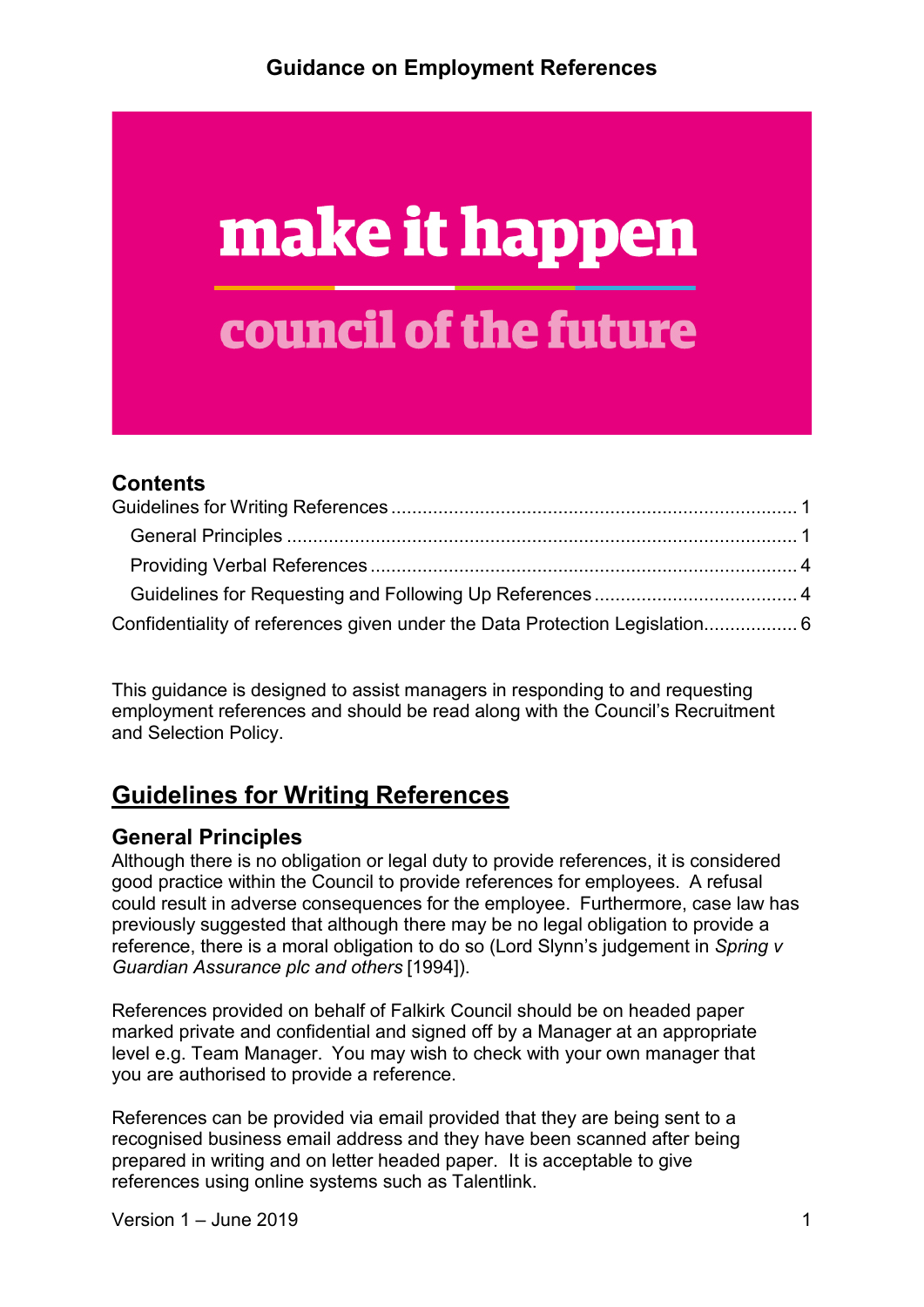If you are a member of a recruitment panel, you must not act as a referee for an applicant applying for the post. You can however, provide assistance to the employee to identify an alternative referee.

Open references, i.e. "To whom it may concern", should not be provided as this allows the individual flexibility to select how and when to submit the reference. It may be that specific environments are not considered suitable but the employee is free to use the reference for any position. There may however be specific circumstances where this arrangement may be appropriate. You should seek advice from your Service HR Business Partner before providing this type of reference.

If you are approached in a personal capacity outwith your employment, for a reference, you must not refer to the Council in any way, and you should not refer to your professional role within the Council as this can imply related authority or credibility to the reference. A personal reference must detail the home address of the referee and must never be written on Council headed paper or sent from a Falkirk Council email address.

If in doubt about providing a reference, it is advisable to provide only the basic facts, such as dates of employment and a brief description of duties and responsibilities. This kind of reference, however, is unlikely to be suitable for certain positions.

If you are uncertain about whether you should provide a reference, or would like advice on how to prepare a reference, please contact your Service HR Business Partner.

#### Be Factual and Accurate

Fairness of the contents of the reference reflect on the personal and professional reputation of the referee and the Council. There is a shared responsibility in ensuring that the right person is employed.

References must be true, accurate and fair, and must not give a misleading impression. Ensure the reference is factually correct – if you are unsure of any facts or wish to check employment information please contact Human Resources. If a reference, orally or in writing, contains inaccurate statements which are:

- knowingly untrue and given with malice intended
- positive although they have grounds for suspecting the competence or honesty of the employee

then the employee or recipient may be able to raise a civil action.

Some reference requests ask for specific information. If however they simply request a reference, you may wish to include some of the following areas:

- The nature of your working relationship with the individual and the length of time you have known the person
- Their length of service
- Duties nature of current job, including scope of the job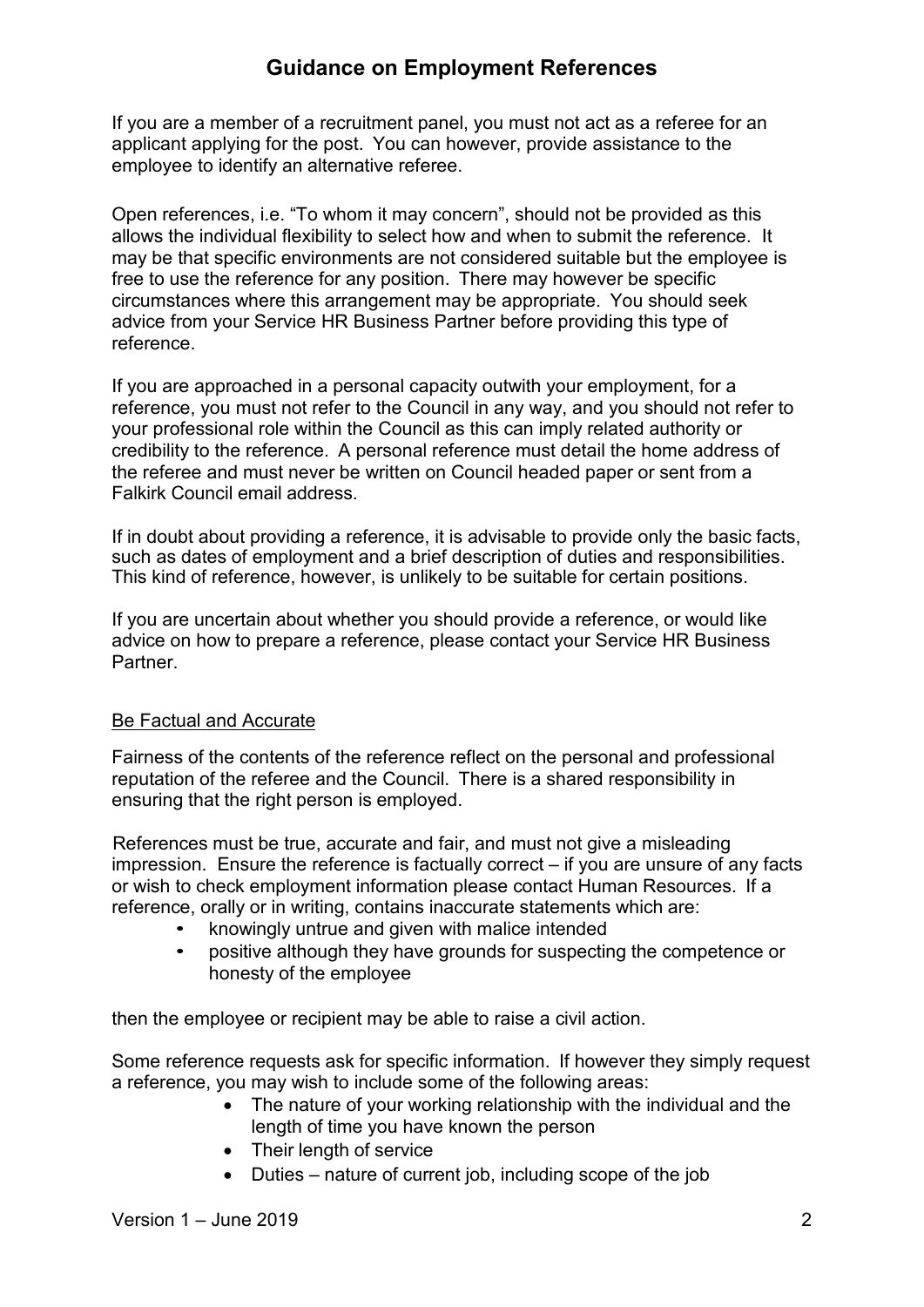- Timekeeping and attendance, (including number of absences, or, number of days sickness, and the timescale)
- Current disciplinary record (if applicable)
- Performance
- Particular contribution to the organisation
- Particular personal strengths
- Identified areas for development
- Suitability for the post applied for.

If your impression of the employee is included in the reference, then back this up with factual evidence. Ensure that your opinions are clearly stated as opinions and that they are based on verifiable facts. If you are asked to express an opinion on areas where you have limited knowledge it might be necessary to use phrases such as,

- "I know of no reason to question xxxx's honesty/integrity"
- "Although xxxxx has not undertaken xxxxxx role/responsibilities whilst working with me, based on my experience of ……… I am confident they have the required experience and skills."

If you use information from another source, such as another manager, you should make it clear where the information came from and ensure any comments and views can be demonstrated. The reference should only be based on the factual information held on file and you should explicitly state that the information has been included on a factual basis and that the individual is not known personally. For example, if the request requires information about an element of work that you are not familiar with, you might wish to use "having consulted xxxxx xxxxx who has most interaction with xxxxx on this area of work I can advise that…"

It is not fair to refer to an issue of concern in a reference that has not been discussed with the employee. You should not therefore include anything that you are not prepared to discuss with, or show to, the member of staff. As part of your normal performance management you should be giving continuous feedback, so any member of staff should know what to expect in any reference. If, however you have concerns about conduct or performance but have never raised it with the member of staff, you should not include it in the reference.

It is worthwhile meeting with the employee and discuss the contents of the reference, alternatively a copy can be provided to the employee. The content of a reference may be discussed during an exit interview, which would cover the information that you would include in any references that may be requested in the future.

#### Absence Information

When providing information about an individual's sickness absence record, it is essential to provide only verifiable facts about attendance history, and not to include subjective statements.

 $Version 1 - June 2019$   $3$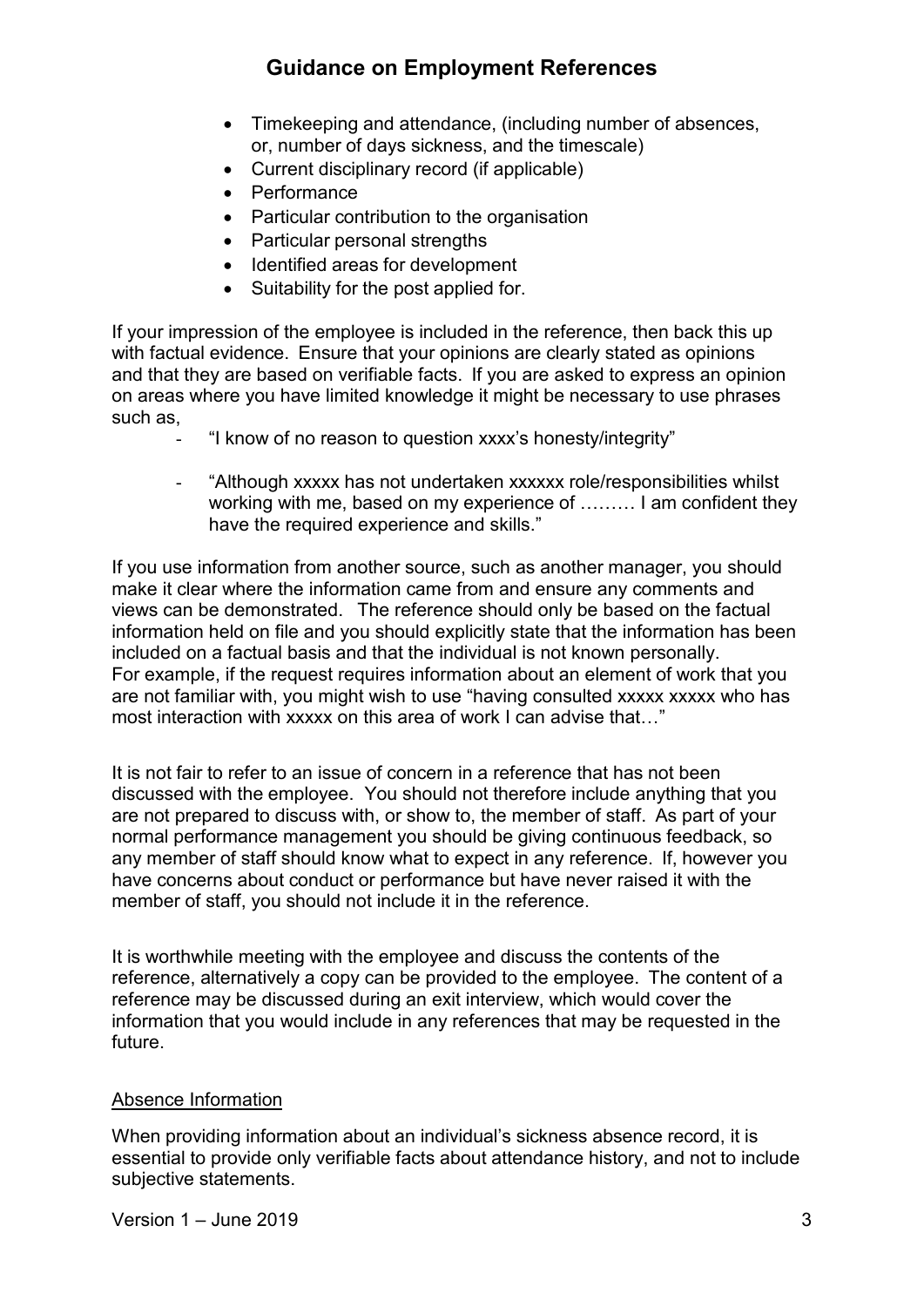Even seemingly positive statements ["maintained good attendance despite disability"] could be seen as discriminatory. It is not appropriate to provide background information about medical conditions or disability.

#### <span id="page-3-0"></span>**Providing Verbal References**

Although the same guidelines apply to references given verbally, it is not considered best practice to provide verbal references. Where it is necessary to give a verbal reference it is useful to do the following:

- Ask what information is required and arrange a time to call back this will help you to verify the nature of the caller and will ensure that you have time to consider and prepare your response.
- Do not make statements that you would not be prepared to put in writing and back up with facts.
- Provide written confirmation of the verbal reference.
- Keep a note of what was discussed verbally.

#### <span id="page-3-1"></span>**Guidelines for Requesting and Following Up References**

References will only be taken up in the following circumstances:

- External candidates
- Where the post requires SSSC registration (internal and external)
- Where an internal candidate applies for a driving post

Requesting and properly following up references is one of the most vital safer recruitment tools available. As well as providing a valuable source of information on applicants including, their history and performance in previous roles, they can also give an indication of personal qualities and characteristics. The purpose of seeking references is to obtain objective and factual information about an applicant's suitability for a post and should inform and support appointment decisions.

References should always be requested and obtained directly from the referee. References or testimonials provided by the applicant, or on open reference, such as "To Whom It May Concern" should not be relied upon. There have been instances of applicants forging references, also open references/testimonials may be the result of a "settlement agreement" and are unlikely to include any adverse comments.

The most appropriate referee is likely to be the current employer. You should always try to get at least one reference from the current employer from an appropriately senior representative of the relevant organisation, for example not a former peer. If you do not receive a reference from the most recent employer this may be a cause for concern and should be discussed with your HR Business **Partner** 

If someone other than an employer is put forward as a referee you should query this with the applicant. However, if the applicant has not been employed, personal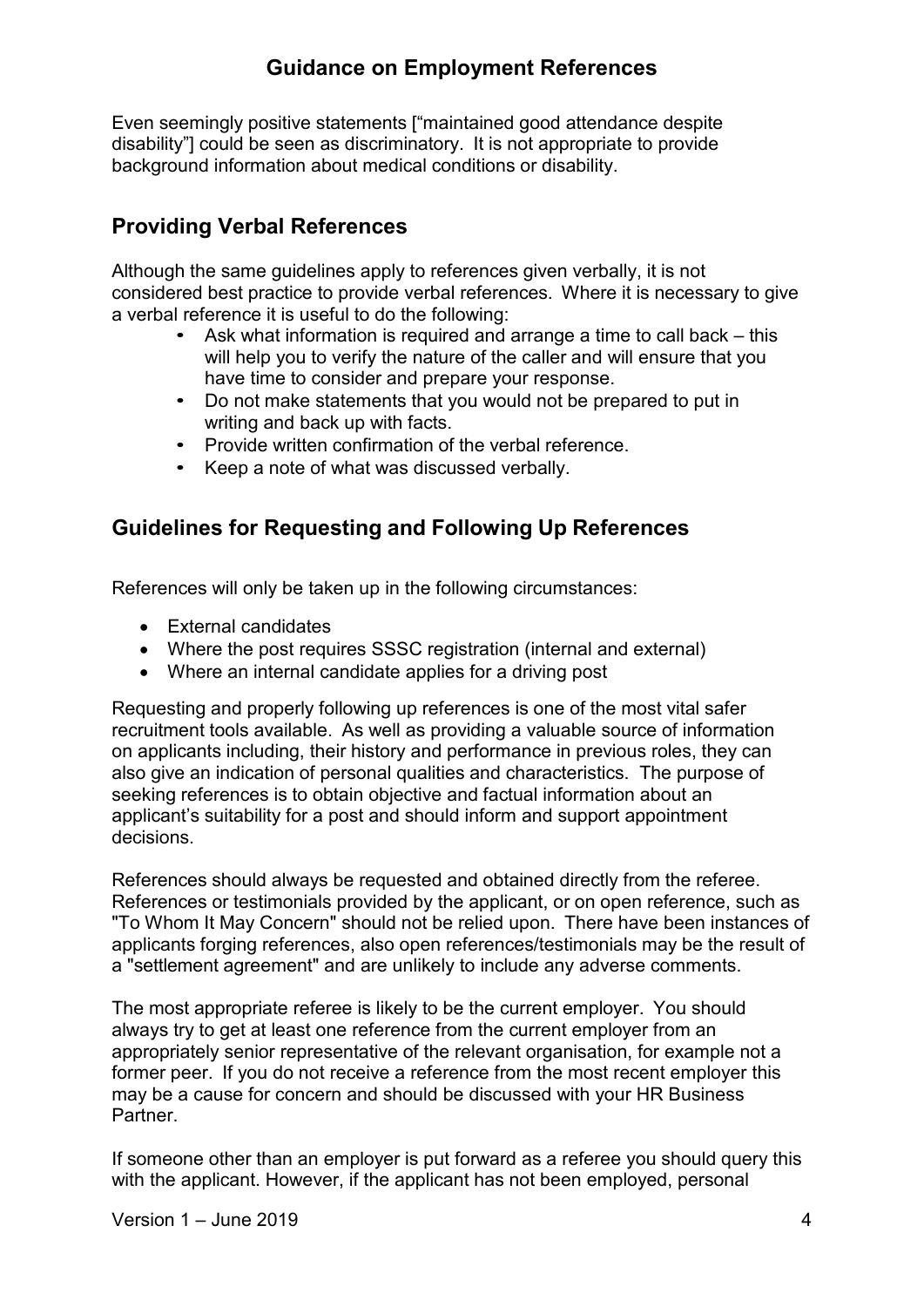referees may be the only ones available. Information from personal referees may, however, be of less value.

If the candidate has applied for a post which requires additional BPSS checks, you may wish to request additional references that cover a period of 3 years employment history. This is not mandatory but could be considered good practice in terms of the relevant checks being undertaken.

All references should be requested using Talentlink. You should check the address of the reference as a business address. Guidance on this is available on Inside Falkirk.

Standard reference requests will be issued as per the guidance. You have the option to edit the template document. For example if the post does not require driving you can remove the questions about driving. If you need a template letter instead you can get this from Recruitment Business Support.

You should set a timescale for response, the system defaults to one week. If a response has not been received within a week you should issue a reminder via Talentlink. The process for this is explained in the guidance.

If you do not receive a response from the referee within a reasonable timeframe you can ask the candidate to provide an alternative referee. However, if this is for the current/most recent employer you should ask the candidate to follow up on the reference and if they are unable to obtain this, you should ask them for details of an alternative referee from the current/most recent employer. This referee should be at a suitable level in the organisation to give an appropriate reference as detailed above.

If you are unable to obtain references for your candidate you should contact your HR Business Partner to discuss this further.

On receipt, references should be checked to ensure that all specific questions have been answered satisfactorily. If all questions have not been answered or the reference is vague or unspecific, or appears inadequate or incomplete, or is unsigned or signed by someone other than the referee, the referee should be telephoned and asked to provide written answers or further explanation as appropriate.

The information given should also be compared with the application form to ensure that the information provided about the applicant and their previous employment, by the referee, is consistent with the information provided by the applicant on the form. You should also check the documentation to ensure the reference is authentic and check details of referees given, such as name, address or telephone number. Any discrepancy in the information should be taken up with the applicant. Any information about past disciplinary action or allegations should be considered in the circumstances of the individual case.

Cases in which an issue was satisfactorily resolved some time ago, or an allegation unfounded, are less likely to cause concern than more serious or recent concerns. Unresolved issues or a history of repeated concerns or allegations over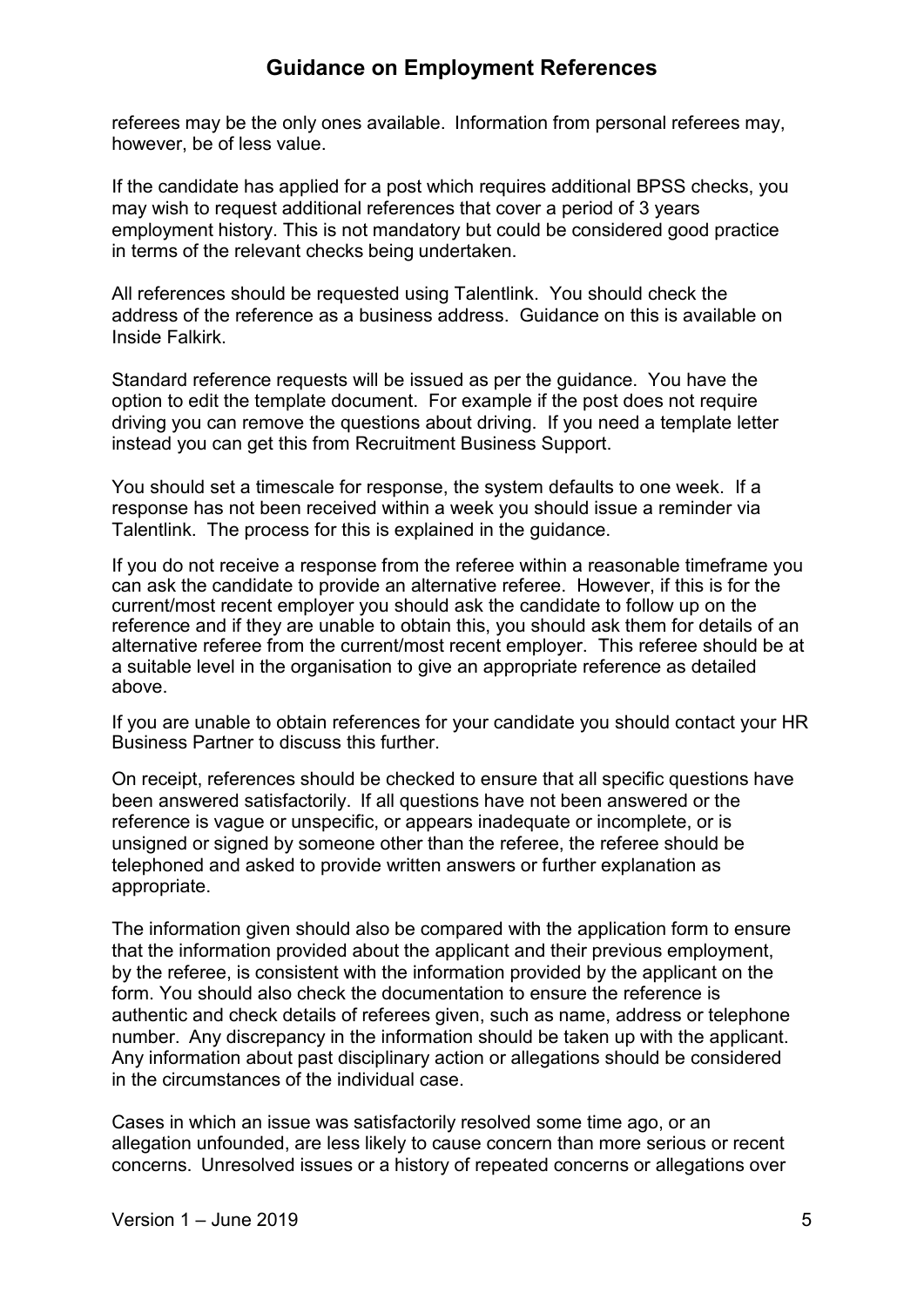a period of time may be more likely to give cause for concern.

Additional reference information may be requested in instances where:

- the applicant has had difficulties with a former manager
- the applicant gives an unusual or inconsistent reason for leaving a job
- the applicant has no recent work record
- an earlier job is particularly relevant to the current application
- one referee is unavailable or refuses to provide a reference
- you receive two conflicting references in respect of one applicant.

It should be borne in mind that references can offer a great deal of scope for both direct and indirect bias. References tend to be more reliable if:

- The old and new job are very similar in content
- Questions are based on job analysis
- Facts, rather than opinions and evaluations, are requested
- Relevant information about the job vacancy was provided to the referee
- The opportunities the referee has had to directly observe the employee are identified
- Where any personality traits are to be measured, they are defined and specific examples requested

Where references are considered suitable and all other pre-employment checks have been successfully completed, an offer of employment can be made. References should be retained in the employee's personnel file on MyView.

Inappropriate references or concerns should be discussed with your HR Business Partner for additional advice.

## <span id="page-5-0"></span>**Confidentiality of references given under the Data Protection Legislation**

There is a specific exemption for references which means that, in responding to a subject access request, you don't have to disclose a reference given by you, or received by you, **in confidence** for the purposes of the individual's:

- Education, training or employment
- Placement as a volunteer
- Appointment to an office
- Provision of a service

The exemption applies to references given or received 'in confidence'. However, if you are the provider of the reference, you don't have to take advantage of this exemption, and can disclose a reference if you wish. It is good data protection practice to be as open as possible about the data you hold on employees. In particular, employees should be able to challenge information if they consider that it is inaccurate or misleading, particularly if (as in the case of a reference) it could have an adverse impact on them.

It is good practice that, if you are giving a reference, the reference should be shared